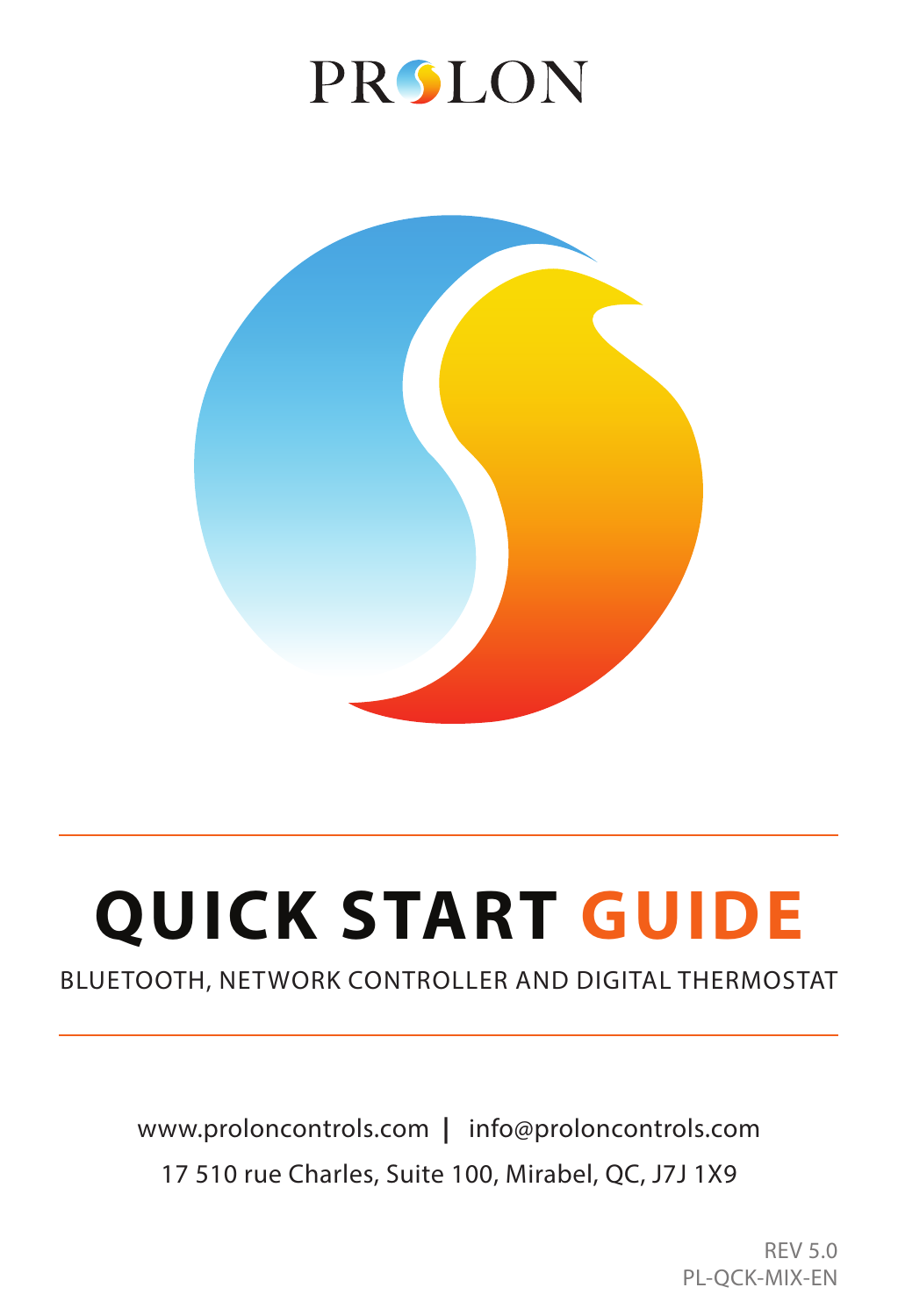## **Table of Contents**

| How to Connect a Computer to Prolon Controllers 12 |  |
|----------------------------------------------------|--|
|                                                    |  |
|                                                    |  |
|                                                    |  |
|                                                    |  |
|                                                    |  |
|                                                    |  |
|                                                    |  |
|                                                    |  |
|                                                    |  |
|                                                    |  |
|                                                    |  |

*© Copyright 2021 Prolon. All rights reserved.*

*No part of this document may be photocopied or reproduced by any means, or translated to another language without prior written consent of Prolon. All specifications are nominal and may change as design improvements are introduced. Prolon shall not be liable for damages resulting from misapplication or misuse of its products. All trademarks are the property of their respective owners.*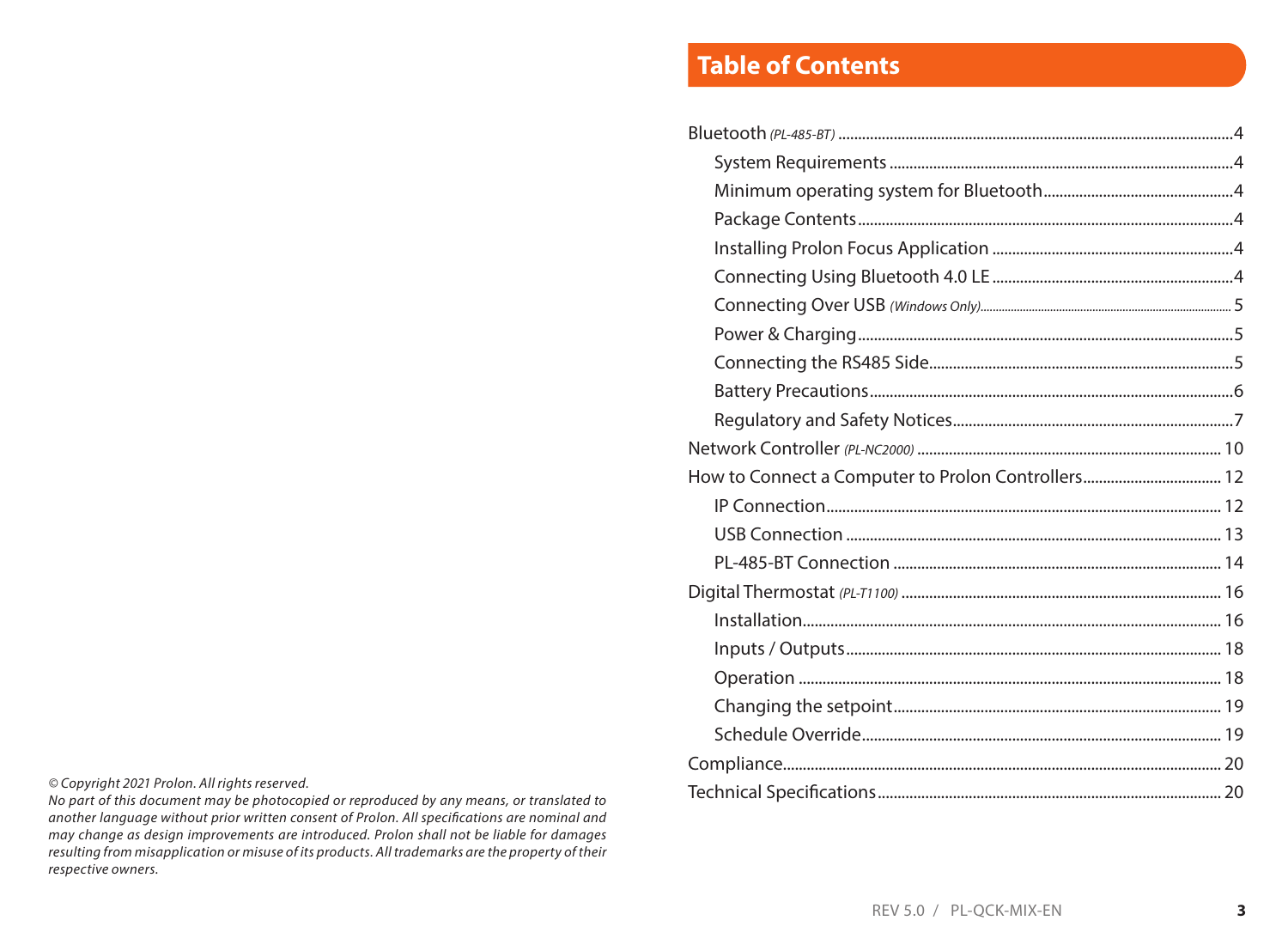## **System Requirements**

The PL-485-BT can be used from various platforms, but in all cases, the following is required:

- **•** Prolon Focus Application (free see below for details)
- **•** Bluetooth 4.0 LE capable device (integrated or via dongle)

## **Minimum operating system for Bluetooth**

- **•** iOS 12
- **•** Android 5.0 (Lollipop)

## **Package Contents**

- **•** PL-485-BT Converter
- **•** USB Cable
- **•** CAT5 Cable

## **Installing Prolon Focus Application**

Obtain the free Prolon Focus App from the appropriate source:

- **•** Windows: Prolon's website: www.proloncontrols.com
- **•** iOS: Apple App Store (Search for Prolon Focus)
- **•** Android: Google Play Store (Search for Prolon Focus)

## **Connecting Using Bluetooth 4.0 LE**

To communicate to the PL-485-BT over Bluetooth, you must first pair it with your device. The pairing process varies with the device you are using. Please view the Hardware Guide at www.proloncontrols.com for more details. The default pairing code is "**000000**".

## **Connecting Over USB** *(Windows Only)*

The PL-485-BT requires drivers on the computer for it to function. The drivers are included along with the Prolon Focus Application. If your computer still cannot locate the drivers, please direct it to manually search in the Prolon installation folder, in the 'Drivers' subfolder.

## **Power & Charging**

The PL-485-BT is equipped with a rechargeable Lithium-Ion battery. It charges via the USB port. It is also equipped with an ON/OFF button. The switch must be in the ON position for the converter to operate as a communications device (Bluetooth or USB). When the converter is not being used, switch to the OFF position to conserve battery life. The converter's battery can still be charged even when the switch is in the OFF position.

Upon Power-Up, the POWER LED will be ORANGE for a brief period of time (approx. 45 sec) while the battery level is being calculated internally. After this period, the POWER LED will be:

- **•** Blinking **RED** when USB unplugged
- **•** Solid **RED** when USB plugged and charging
- **•** Solid **GREEN** when USB plugged and the battery has been fully charged

## **Connecting the RS485 Side**

Connect the  $A$  (+) and  $B$  (-) screw terminals to the wires of appropriate polarity on the RS485 bus, using appropriate RS485 cabling. Connect the GND screw terminal to RS485 GND reference as needed.

Alternatively, the PL-485-BT is equipped with an RJ45 jack that carries the same RS485 A  $(+)$ , B  $(-)$  and GND signals among the eight pins within the jack (see Figure below for pinout). This port is very practi-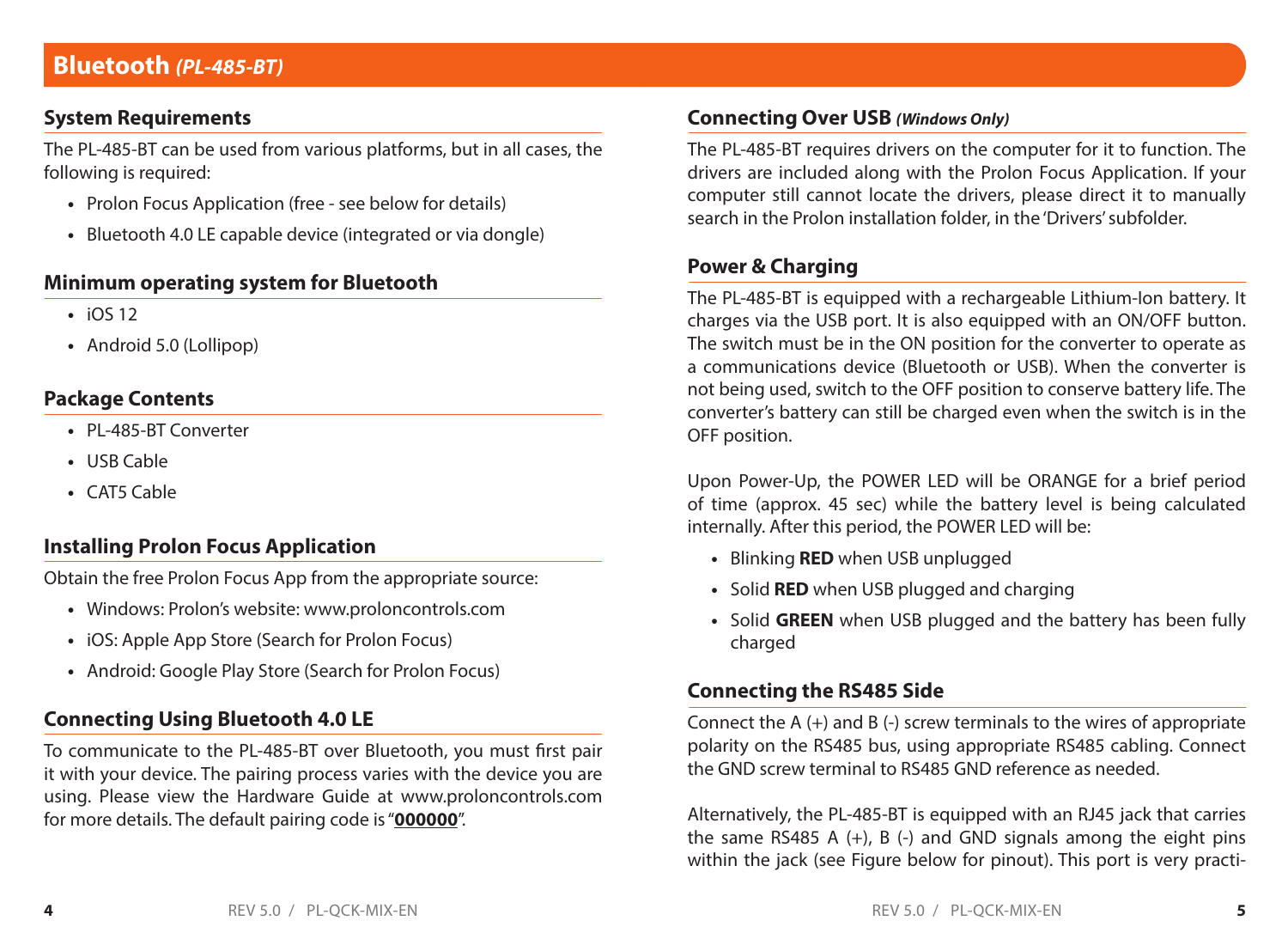## **Bluetooth** *(PL-485-BT)*

cal since it can be used to quickly connect to Prolon controllers that are equipped with a similar RJ45 jack using a standard CAT5 cable (included). This approach saves time since there is no need to cut and strip wires.

*Note*: The RJ45 jack is NOT an ETHERNET port. The PL-485-BT does NOT SUPPORT ETHERNET.

The RS485 TXD and RXD LEDs blink briefly as bytes are being transmitted or received respectively over the RS485 line, but do not indicate the validity or comprehension of these bytes by the equipment.

The RS485 circuitry in the PL-485-BT is electrically isolated from the USB circuitry, thereby avoiding any potentially hazardous GND loops with your PC.



#### **Battery Precautions**

- **•** Do not attempt to replace the battery. It is built-in and not changeable.
- **•** Charge your converter using a certified computer, powered hub or power supply.
- **•** Charge the battery in accordance with the instructions supplied with this guide.
- **•** Use only the charger cable that shipped with your product to charge the battery.

## **Regulatory and Safety Notices**

Model Name: PL-485-BT

#### **USA: Federal Communications Commission (FCC) Statement**

This device complies with part 15 of the FCC Rules.

Operation is subject to the following two conditions:

- **1.** This device may not cause harmful interference and
- **2.** This device must accept any interference, including interference that may cause undesired operation of the device.

#### **FCC Warning:**

Changes or modifications not expressly approved by Prolon Inc. could void the user's authority to operate the equipment.

*Note*: This equipment has been tested and found to comply with the limits for a Class B digital device, pursuant to part 15 of the FCC Rules. These limits are designed to provide reasonable protection against harmful interference in a residential installation. This equipment generates uses and can radiate radio frequency energy and, if not installed and used in accordance with the instructions, may cause harmful interference to radio communications. However, there is no guarantee that interference will not occur in a particular installation. If this equipment does cause harmful interference to radio or television reception, which can be determined by turning the equipment off and on, the user is encouraged to try to correct the interference by one or more of the following measures:

- **•** Reorient or relocate the receiving antenna.
- **•** Increase the separation between the equipment and receiver.
- **•** Connect the equipment into an outlet on a circuit different from that to which the receiver is connected.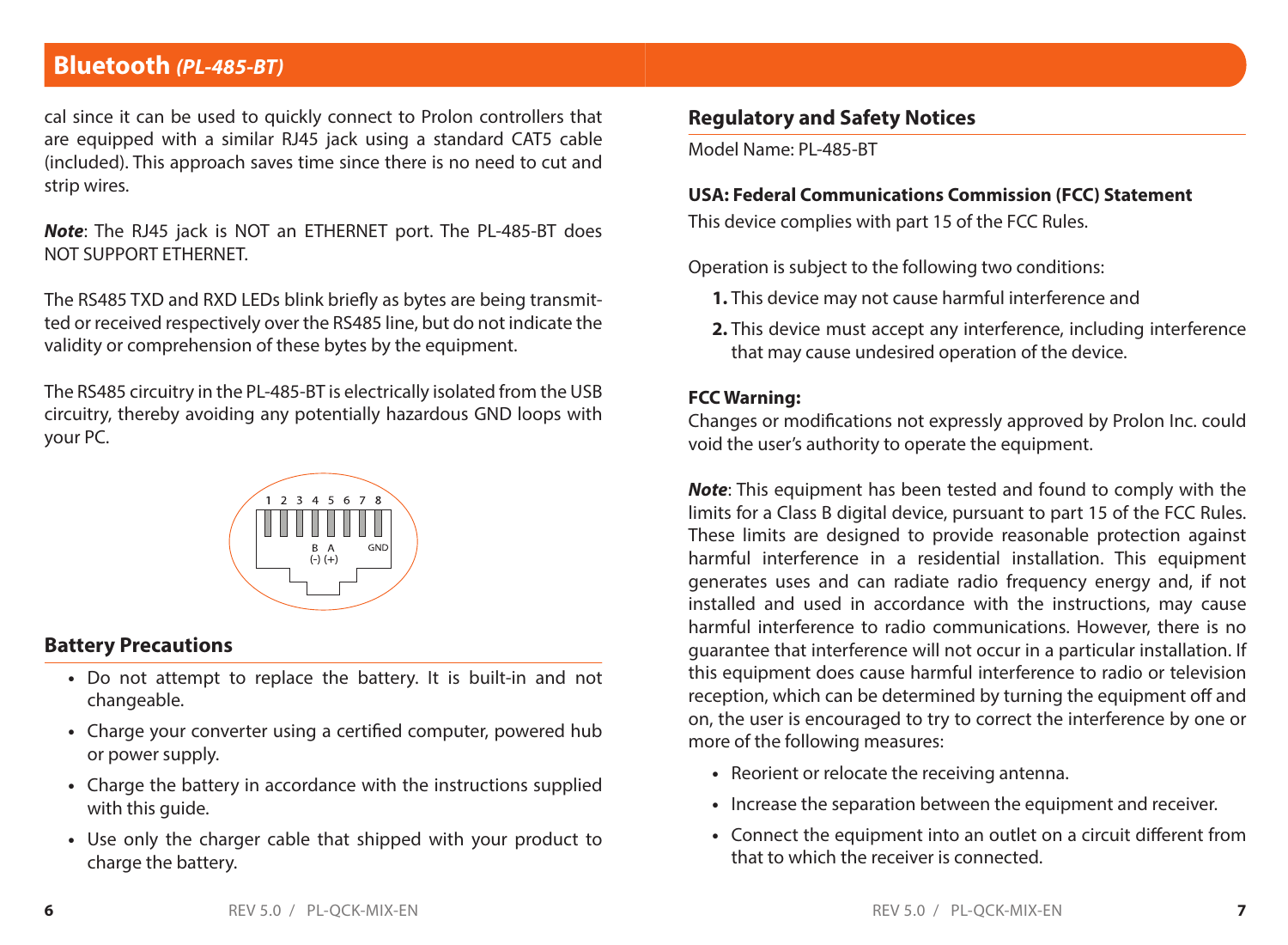## **Bluetooth** *(PL-485-BT)*

**•** Consult the dealer or an experienced radio/TV technician for help.

To comply with FCC/IC RF exposure limits for general population / uncontrolled exposure, the antenna(s) used for this transmitter must be installed to provide a separation distance of at least 20 cm from all persons and must not be co-located or operating in conjunction with any other antenna or transmitter.

#### **FCC ID: 2AK9O-485BT20**

#### **Canada: Industry Canada (IC) Statement**

IC Notice to Users English/French in accordance with RSS GEN Issue 3:

This device complies with Industry Canada license-exempt RSS standard(s). Operation is subject to the following two conditions:

- **1.** This device may not cause interference, and
- **2.** This device must accept any interference, including interference that may cause undesired operation of the device.

Le présent appareil est conforme aux CNR d'Industrie Canada applicables aux appareils radio exempts de licence. L'exploitation est autorisée aux deux conditions suivantes:

- **1.** l'appareil ne doit pas produire de brouillage, et
- **2.** l'utilisateur de l'appareil doit accepter tout brouillage radioélec trique subi, même si le brouillage est susceptible d'en compro mettre le fonctionnement.

#### **IC Radiation Exposure Statement:**

This equipment complies with IC RSS-102 radiation exposure limit set forth for an uncontrolled environment. This equipment should be installed and operated with minimum distance 20cm between the radiator and your body.

## **Déclaration d'exposition à la radiation:**

Cet équipement respecte les limites d'exposition aux rayonnements IC définies pour un environnement non contrôlé. Cet équipement doit être installé et mis en marche à une distance minimale de 20 cm qui sépare l'élément rayonnant de votre corps.

L'émetteur ne doit ni être utilisé avec une autre antenne ou un autre émetteur ni se trouver à leur proximité.

CAN ICES-3 (B)/NMB-3(B)

#### **IC : 22455-485BT20**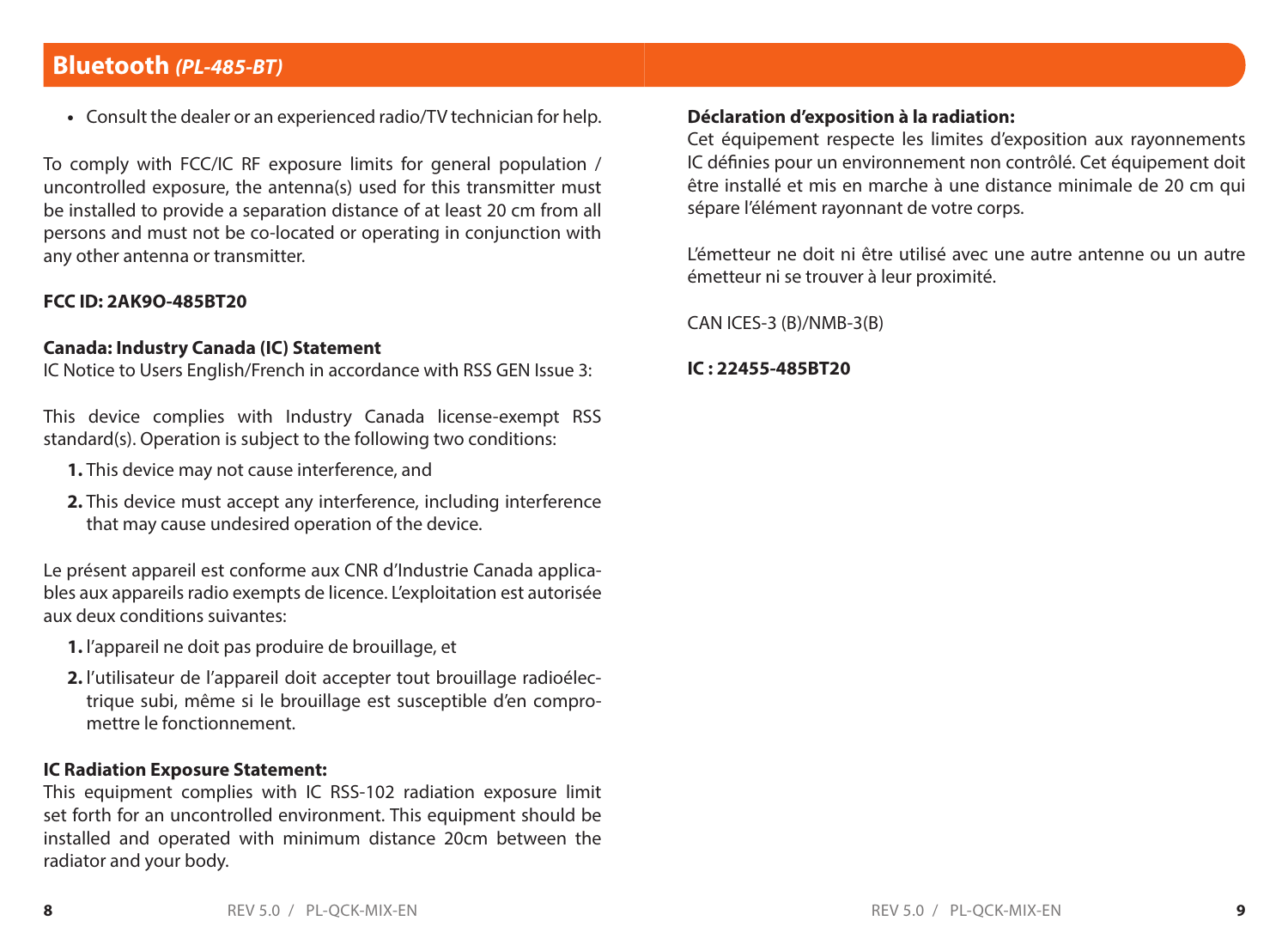

| <b>Default Modbus address</b> | <b>Default net settings</b> |
|-------------------------------|-----------------------------|
| 99                            | <b>DHCP</b>                 |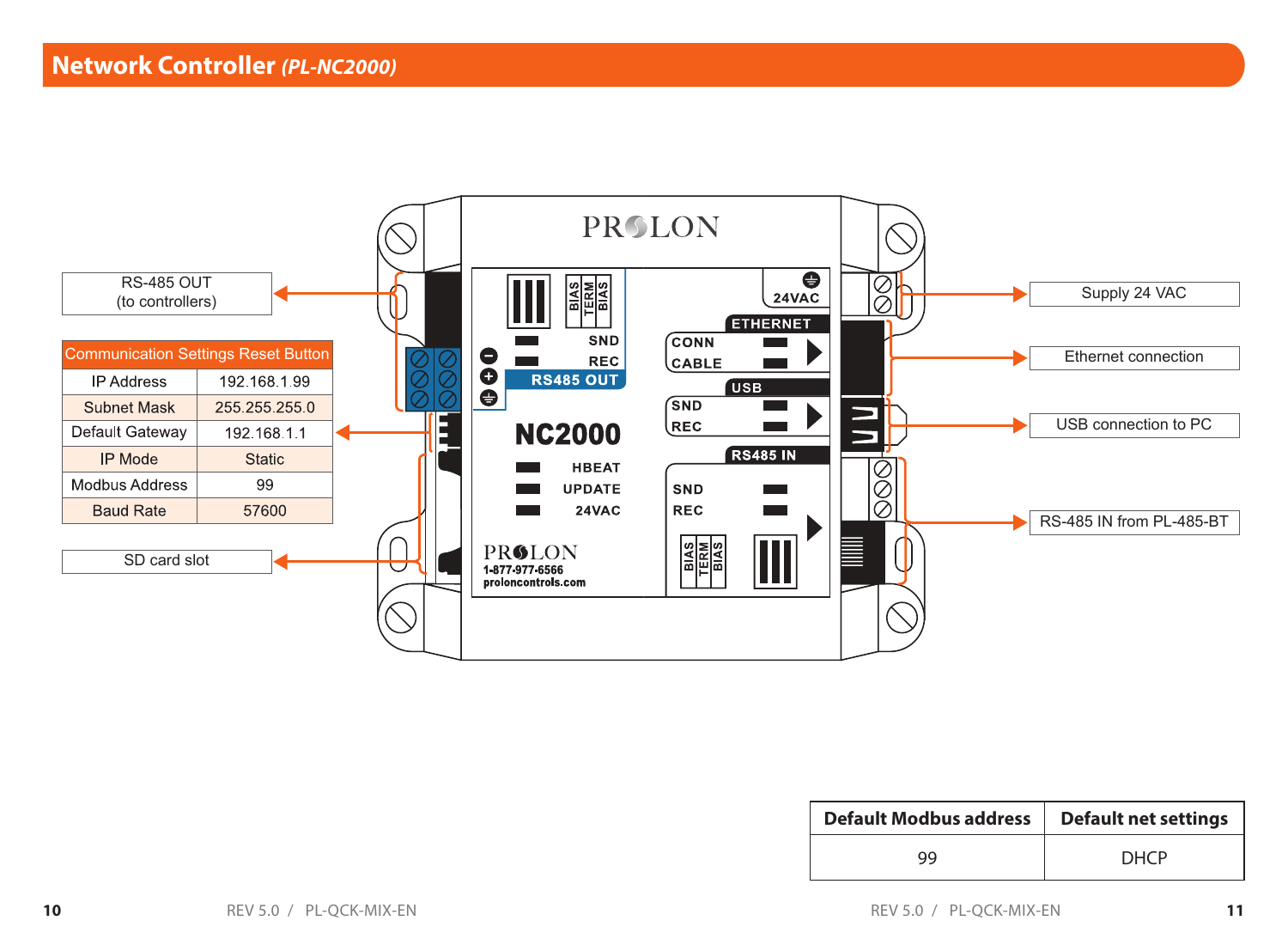## **How to Connect a Computer to Prolon Controllers**

### **IP Connection**



PL-NC2000 *(Network Controller)*

Use this method to connect to a PL-NC2000 over an IP Connection. *NOTE*: The computer and the PL-NC2000 must be on the same subnet to communicate. Use a CAT5e cable.

#### **USB Connection**



PL-NC2000 *(Network Controller)*

Use this method to connect to a PL-NC2000 with a USB cable. *NOTE*: Use a Type-A to Type-A USB Cable. (Available only for Windows based computers.)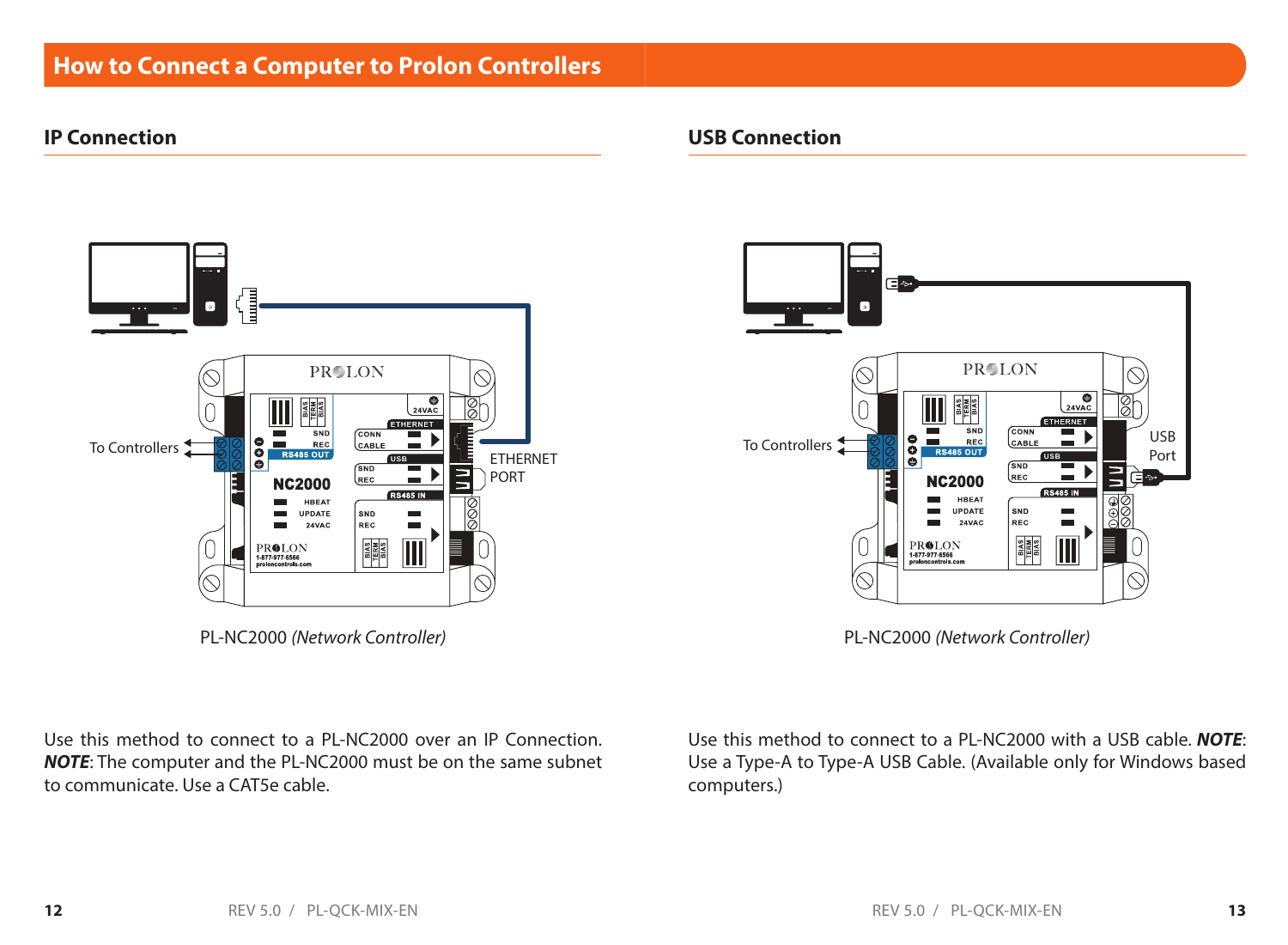## **How to Connect a Computer to Prolon Controllers**

#### **PL-485-BT Connection**



**- OR - PROLON**  $\frac{\text{PROLON}}{\text{1877.977.6566}}$ **THEFTHERE**  $1.2 - 4.3 - 16.32 - 64 B$ **INTSND**  $24VAC$  $\bullet$  $\Box$ INTREC  $SVDC$   $\Box$  $\bullet$ **RS485 INT** HBEAT è  $str \Box$  $AO3$ **M2000**  $0.2$ NETSND<sup>I</sup>  $DO 5$ NETREC<sub>O</sub>  $0.4$ Æ ŏ  $\mathbf{D} \circ \mathbf{S} \Box$ ٦ō  $\mathbf{D} \circ \mathbf{2}$   $\blacksquare$ 翻  $\overline{\mathsf{p}}$   $\mathsf{p}$   $\mathsf{p}$   $\mathsf{p}$   $\mathsf{p}$   $\mathsf{p}$   $\mathsf{p}$   $\mathsf{p}$   $\mathsf{p}$   $\mathsf{p}$   $\mathsf{p}$   $\mathsf{p}$   $\mathsf{p}$   $\mathsf{p}$   $\mathsf{p}$   $\mathsf{p}$   $\mathsf{p}$   $\mathsf{p}$   $\mathsf{p}$   $\mathsf{p}$   $\mathsf{p}$   $\mathsf{p}$   $\mathsf{p}$   $\mathsf{p}$   $\$ 

PL-NC2000 *(Network Controller)*

Use this method to connect to a PL-NC2000 using the PL-485-BT converter. *NOTE*: USB Cable (Type A to Type B) and CAT5e cable are provided with PL-485-BT converter.

*IMPORTANT: The PL-485-BT converter can be used to connect a PC/Mobile device to ANY Prolon controller. This example only shows connections to PL-M2000-XXX and PL-NC2000.* 

PL-M2000-XXX *(Unit Controller)*

Use this method to connect to a PL-M2000-XXX using the PL-485-BT converter. *NOTE*: USB Cable (Type A to Type B) and CAT5e cable are provided with PL-485-BT converter.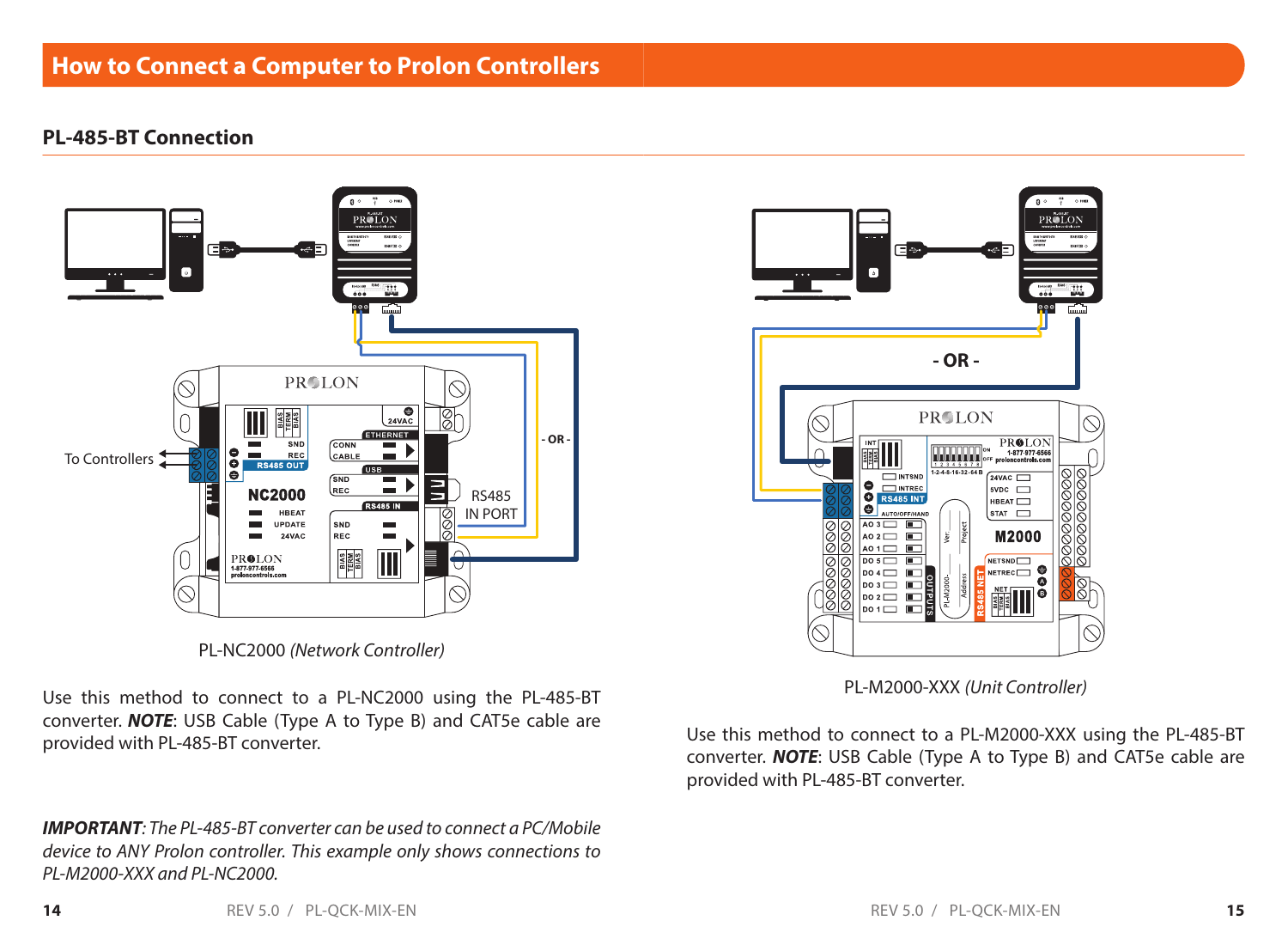## **Digital Thermostat** *(PL-T1100)*

## **Installation**

- **1.** Open casing to remove back cover by pushing on the tab located underneath the thermostat. (See Figure 1)
- **2.** Pull wire(s) throught central hole of back cover.
- **3.** Screw in the back cover to the wall.
- **4.** Connect wires:
	- If using twisted pair wires:
		- Pull out screw terminal block.
		- Remove 1 cm insulation from each wire.
		- Connect the wires to the terminal blocks and reconnect the terminal blocks. (See Figure 2)
	- **•** If using CAT5 cable:
		- Plug the cable into the RJ45 jack of the T1100 (if CAT5 cable is opened at the controller, refer to Figure 3 for pinout of the T1100's RJ45 jack).
- **5.** Reconnect top cover.

**IMPORTANT!** Do not install the thermostat under the following conditions:

- **•** Any location exposed to direct sunlight.
- **•** On an outside wall.
- **•** Near an air dischatge grill.
- **•** In a location where vertical sir circulation is retricted.
- **•** Near a dimmer switch.



**Figure 1**



**Figure 2**



**Figure 3**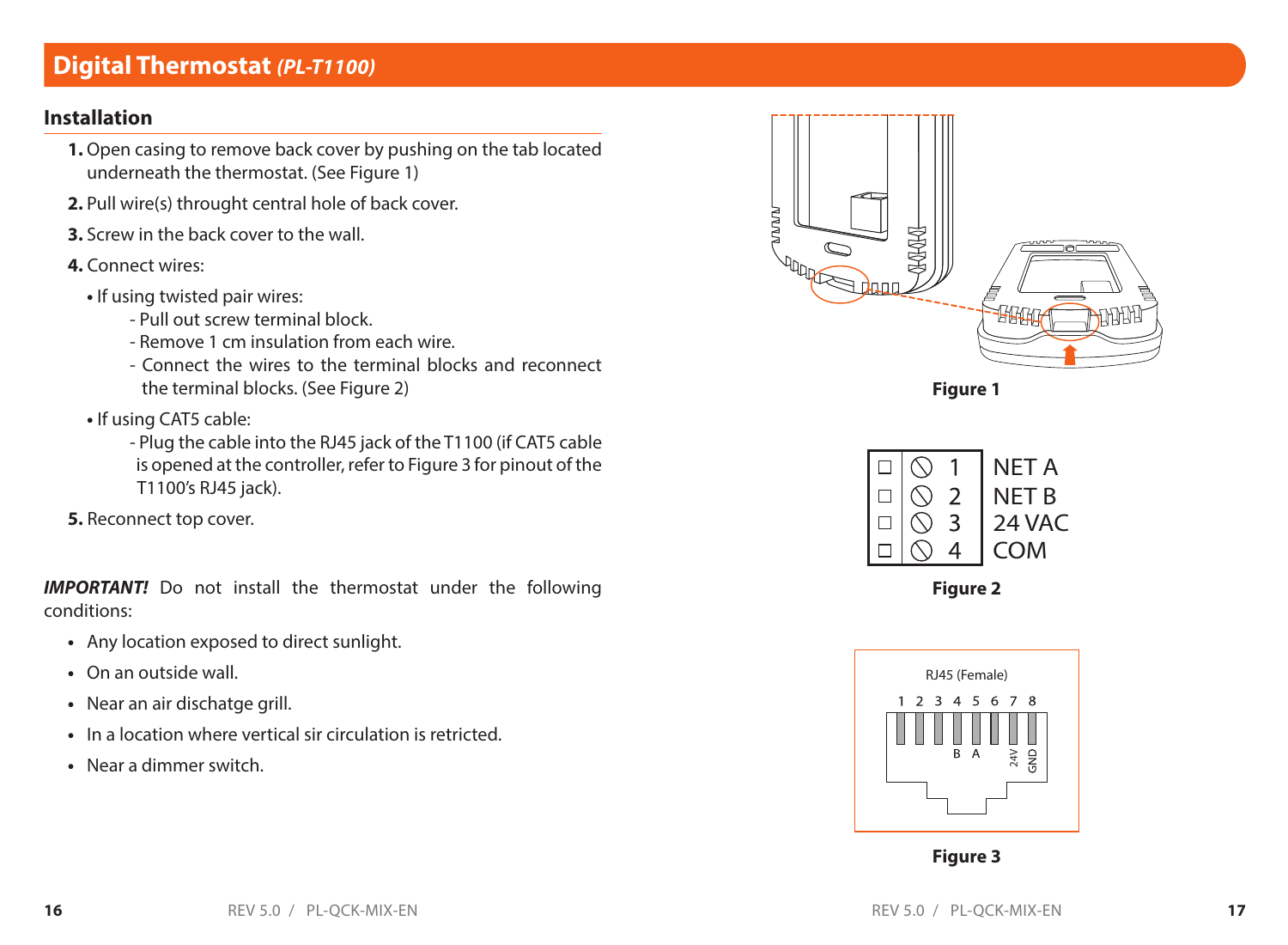## **Digital Thermostat** *(PL-T1100)*

#### **Inputs / Outputs**



## **Changing the setpoint**



## **Operation**

The T1100 is controlled using the circular touch pad on the bottom half of the thermostat. The touch pad uses capacitive sensing technology to detect finger proximity. There are no moving parts to push or rotate. The T1100 is controlled using simple scrolling, tapping or holding motions, performed around the circle of the touch pad. The center of the circle is unused.



## **Schedule Override**

The first, go to the setpoint screen.